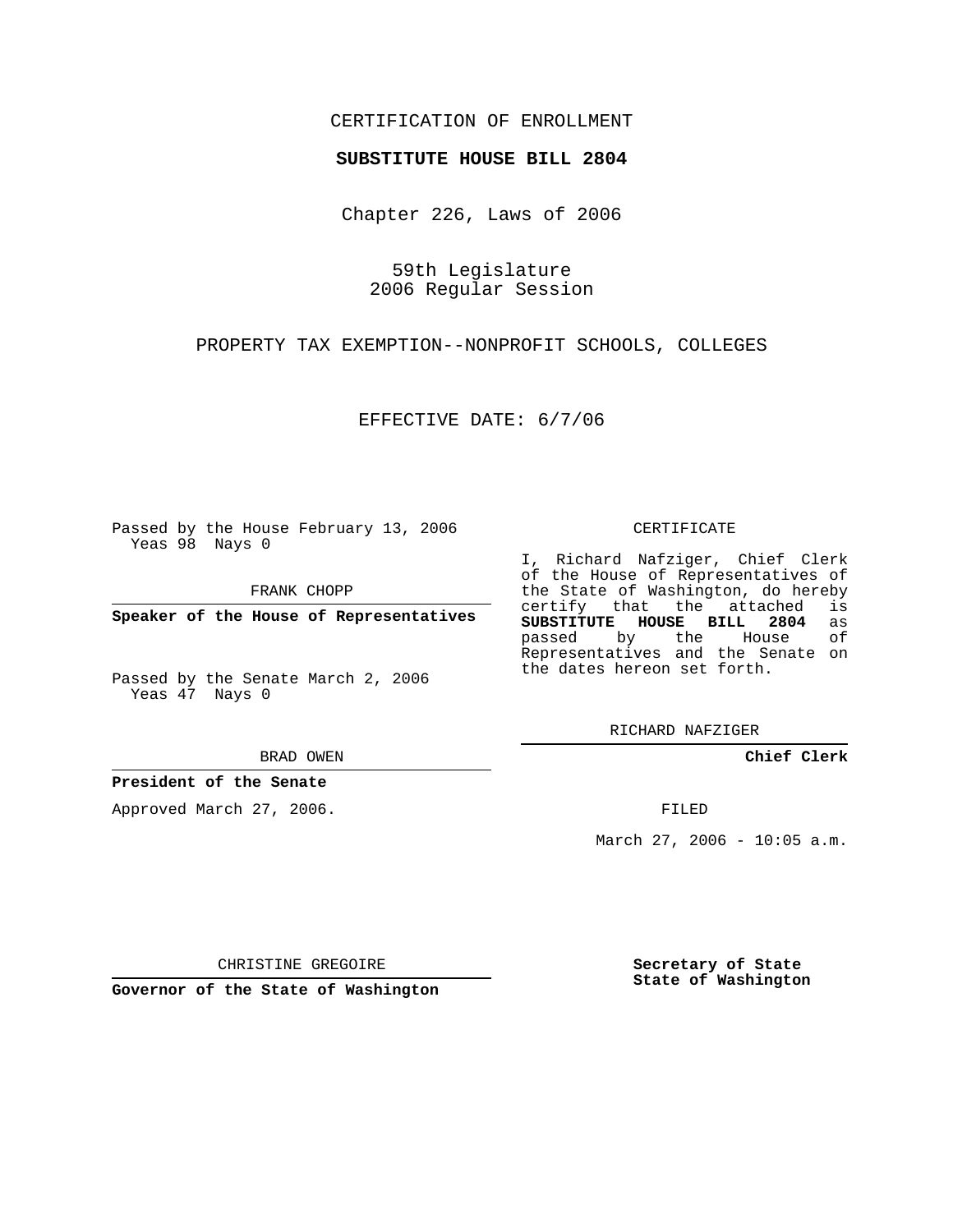# **SUBSTITUTE HOUSE BILL 2804** \_\_\_\_\_\_\_\_\_\_\_\_\_\_\_\_\_\_\_\_\_\_\_\_\_\_\_\_\_\_\_\_\_\_\_\_\_\_\_\_\_\_\_\_\_

\_\_\_\_\_\_\_\_\_\_\_\_\_\_\_\_\_\_\_\_\_\_\_\_\_\_\_\_\_\_\_\_\_\_\_\_\_\_\_\_\_\_\_\_\_

Passed Legislature - 2006 Regular Session

# **State of Washington 59th Legislature 2006 Regular Session**

**By** House Committee on Finance (originally sponsored by Representatives Conway, Holmquist, Serben, McIntire, Ahern, McDermott, Rodne, Buri, McDonald, McCune and Dunn; by request of Office of the Lieutenant Governor)

READ FIRST TIME 2/7/06.

 AN ACT Relating to the property tax exemption for nonprofit schools and colleges; amending RCW 84.36.050 and 84.36.805; and creating a new section.

BE IT ENACTED BY THE LEGISLATURE OF THE STATE OF WASHINGTON:

 NEW SECTION. **Sec. 1.** The legislature finds that independent nonprofit schools, colleges, and universities are vital educational resources to the state of Washington. For the state to be competitive in a global economy, all educational resources must be competitive and provide high-quality programs and services for students.

 The legislature recognizes that independent nonprofit schools, colleges, and universities are important economic drivers in their communities, and encourages institutions to support local communities, to provide public benefit, and to respond to community expectations that they share facilities, offer programs, and attract students on par with Washington's publicly owned institutions and out-of-state schools and colleges. Further, the legislature encourages innovative programs and educational opportunities, sustainable practices, and increased use of facilities so that operations of institutions can be more cost-effective.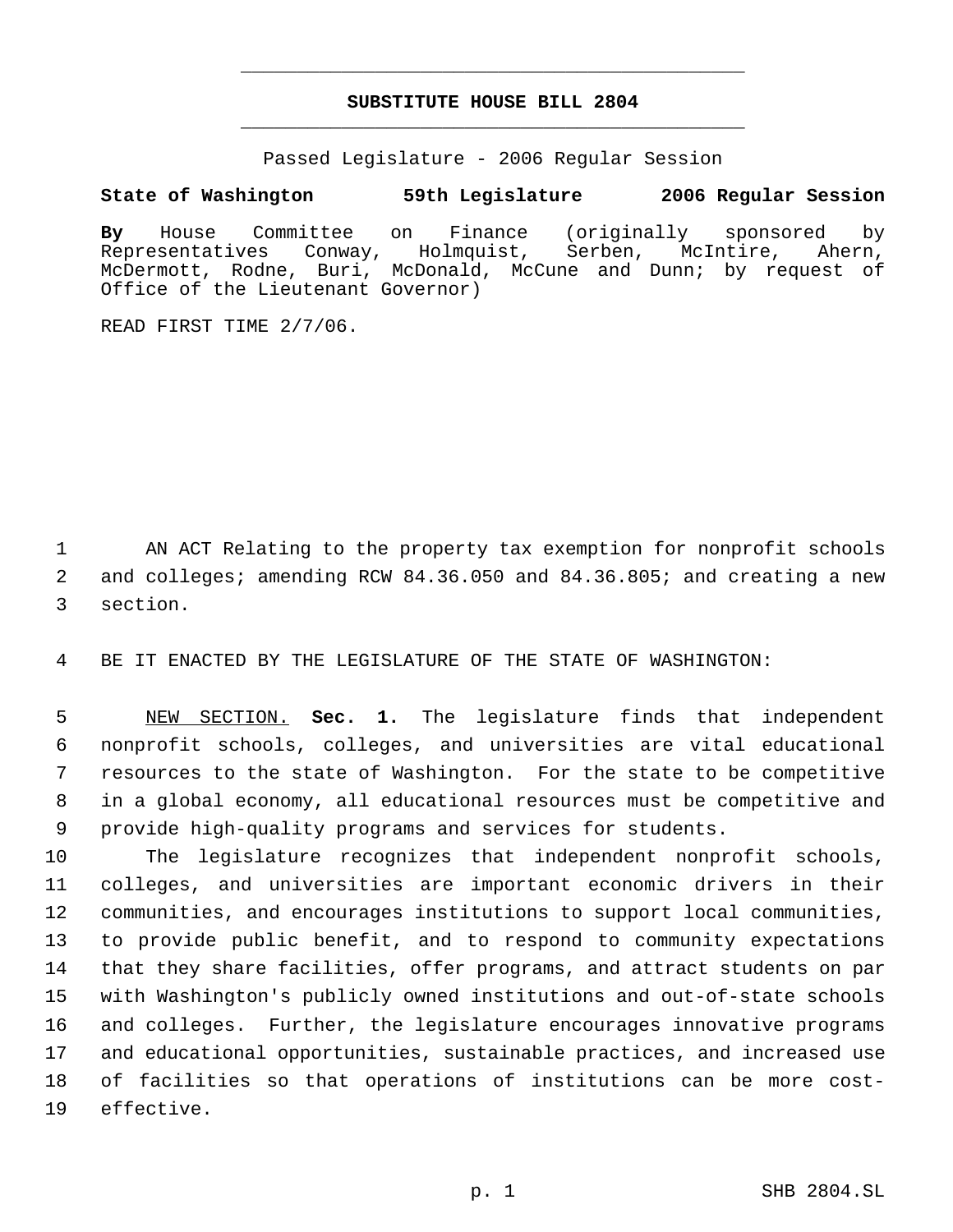The legislature wishes to remove barriers that discourage institutions from being more collaborative, that make it more difficult to provide high-quality services and necessities to their students, and that discourage appropriate and beneficial use of institutional facilities by the broader community. To this end, the legislature seeks to provide consistent, predictable, and easily administrable rules for reference by the state department of revenue and schools and colleges.

 **Sec. 2.** RCW 84.36.050 and 2001 c 126 s 2 are each amended to read as follows:

The following property is exempt from taxation:

12 (1) Property owned or used by or for any nonprofit school or college in this state for educational purposes or cultural or art educational programs as defined in RCW 82.04.4328. Real property so 15 exempt shall not exceed four hundred acres ((in extent and, except as provided in RCW 84.36.805, shall be used exclusively for college or 17 eampus purposes)) including, but not limited to, buildings and grounds designed for the educational, athletic, or social programs of the 19 institution, the housing of students, ((the housing of)) religious 20 faculty, ((the housing of)) and the chief administrator, athletic buildings, and all other school or college facilities, the need for which would be nonexistent but for the presence of the school or 23 college ((and which are)). The property must be principally designed to further the educational, athletic, or social functions of the 25 college or  $school((\sigma))$ . If the property is leased, the benefit of the 26 exemption must inure to  $((the user))$  such school or college.

 (2) Real or personal property owned by a not-for-profit foundation that is established for the exclusive support of an institution of 29 higher education, as defined in RCW 28B.10.016. If the property is 30 ((exempt if it is)) leased to and used by the institution 31 ((exclusively)) for college or campus purposes ((and is)), it must be principally designed to further the educational, athletic, or social functions of the institution. The exemption is only available for property actively utilized by currently enrolled students. The benefit 35 of the exemption must inure to the ((user)) college.

 (3) Subject to subsection (4) of this section, if the property exempt under subsection (1) or (2) of this section is used by an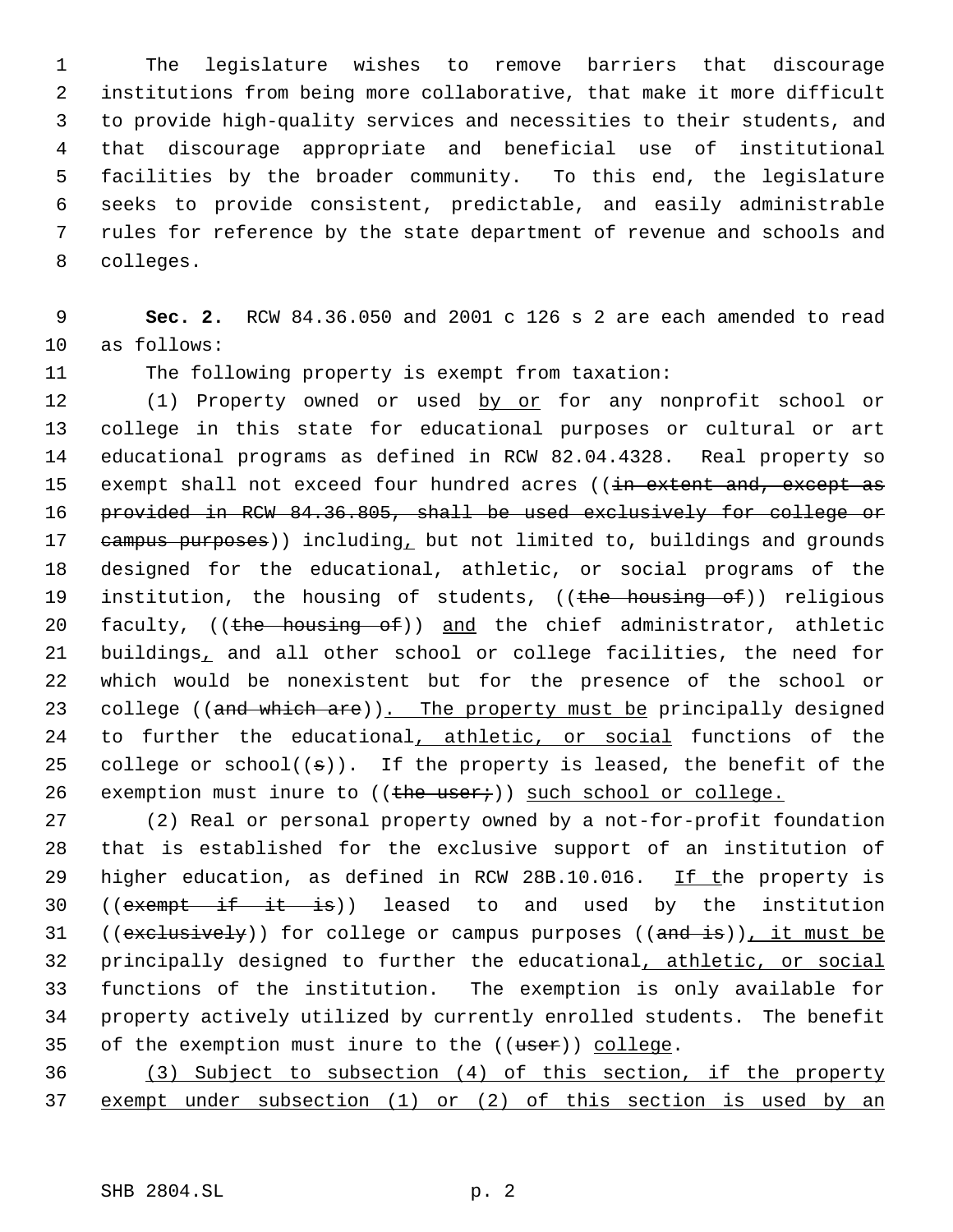individual or organization not entitled to a property tax exemption, except as provided in this subsection, the exemption is nullified for 3 the assessment year in which such use occurs. The exemption is not nullified as a result of any of the uses listed in (a) or (b) of this subsection:

 (a) The property is used by students, alumni, faculty, staff, or other persons or entities in a manner consistent with the educational, social, or athletic programs, including property used for related 9 administrative and support functions, of the school or college and not 10 for pecuniary gain or to promote business activities. Notwithstanding the foregoing, the school or college may contract with and permit the use of school or college property by persons or entities to provide 13 school or college-related programs or services including, but not limited to, the provision of food services to students, faculty, and staff, the operation of a bookstore on campus, and the provision to the 16 school or college of maintenance, operational, or administrative services without nullifying the exemption; or

 (b) The property is used for pecuniary gain or to promote business activities for not more than seven days in the calendar year, such uses 20 to be measured separately with respect to each specific portion of such property. If exempt property is used as a sports or educational camp or program taught, operated, or conducted by a faculty member who is required or permitted to do so as part of his or her compensation package, the days when the property is so used will not be included in calculating the seven day limitation of this subsection (3)(b).

26 (4) The amount of rent or donations, if any, received by the college or school for such uses described in subsection (3)(a) or (b) 28 of this section, or by an organization entitled to a property tax exemption, must be reasonable and not exceed maintenance and operation expenses associated with the use by such user.

 (5) The exemption under this section will not be nullified by an inadvertent use of the property in a manner inconsistent with the purpose for which exemption is granted, if the inadvertent use is not 34 part of a pattern of use. A pattern of use is presumed when an inadvertent use is repeated in the same assessment year or in two or more successive assessment years.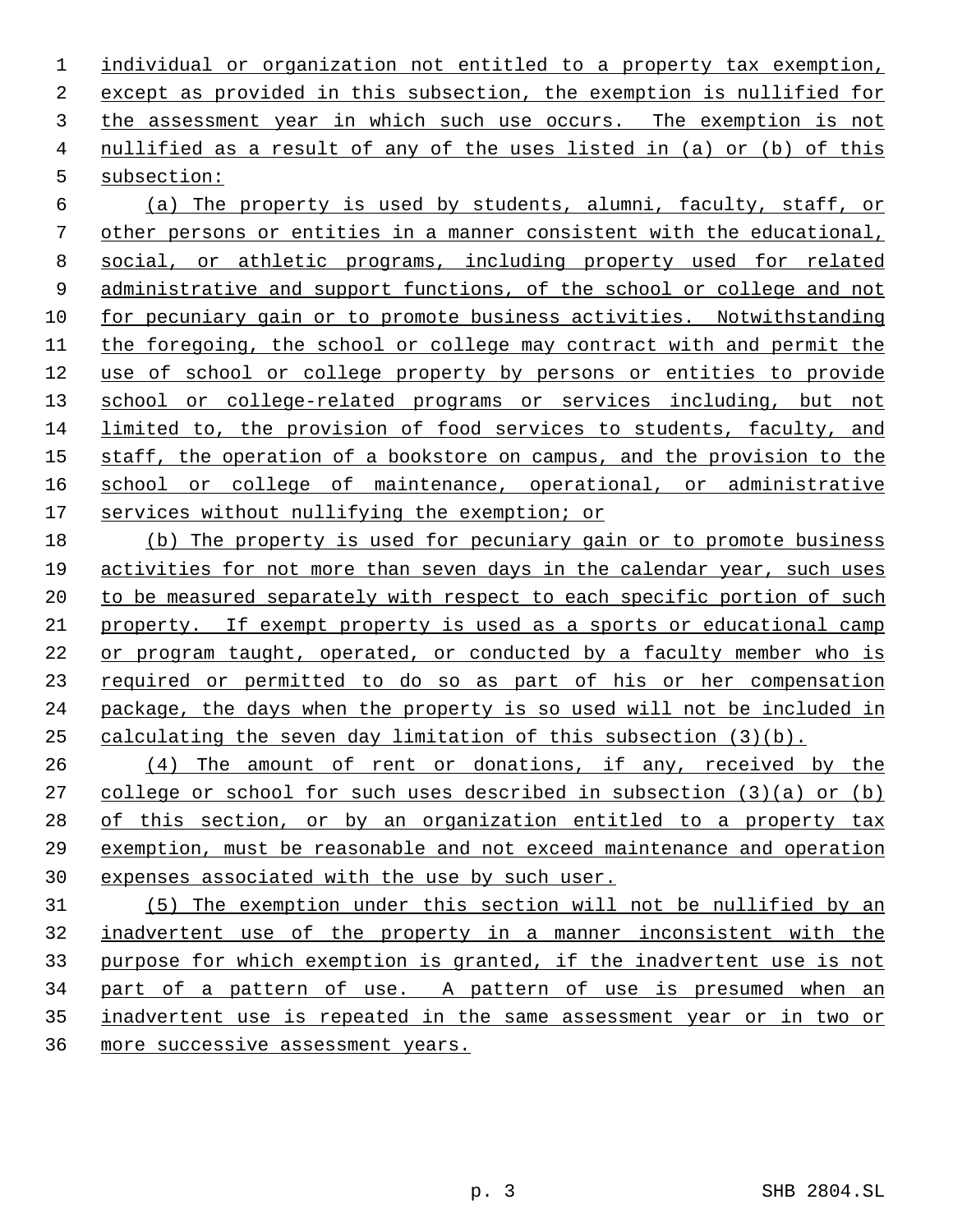**Sec. 3.** RCW 84.36.805 and 2003 c 121 s 2 are each amended to read as follows:

 (1) In order to qualify for an exemption under this chapter, the nonprofit organizations, associations, or corporations must satisfy the conditions in this section.

 (2) The property must be used exclusively for the actual operation of the activity for which exemption is granted, unless otherwise provided, and does not exceed an amount reasonably necessary for that purpose, except:

 (a) The loan or rental of the property does not subject the property to tax if:

 (i) The rents and donations received for the use of the portion of the property are reasonable and do not exceed the maintenance and operation expenses attributable to the portion of the property loaned or rented; and

 (ii) Except for the exemptions under RCW 84.36.030(4), 84.36.037, 17 84.36.050, and 84.36.060(1) (a) and (b), the property would be exempt from tax if owned by the organization to which it is loaned or rented;

 (b) The use of the property for fund-raising activities does not subject the property to tax if the fund-raising activities are consistent with the purposes for which the exemption is granted.

 (3) The property must be irrevocably dedicated to the purpose for which exemption has been granted, and on the liquidation, dissolution, or abandonment by said organization, association, or corporation, said property will not inure directly or indirectly to the benefit of any shareholder or individual, except a nonprofit organization, association, or corporation which too would be entitled to property tax exemption. This property need not be irrevocably dedicated if it is leased or rented to those qualified for exemption under this chapter or RCW 84.36.560 for leased property, but only if under the terms of the lease or rental agreement the nonprofit organization, association, or corporation receives the benefit of the exemption.

 (4) The facilities and services must be available to all regardless of race, color, national origin or ancestry.

 (5) The organization, association, or corporation must be duly licensed or certified where such licensing or certification is required by law or regulation.